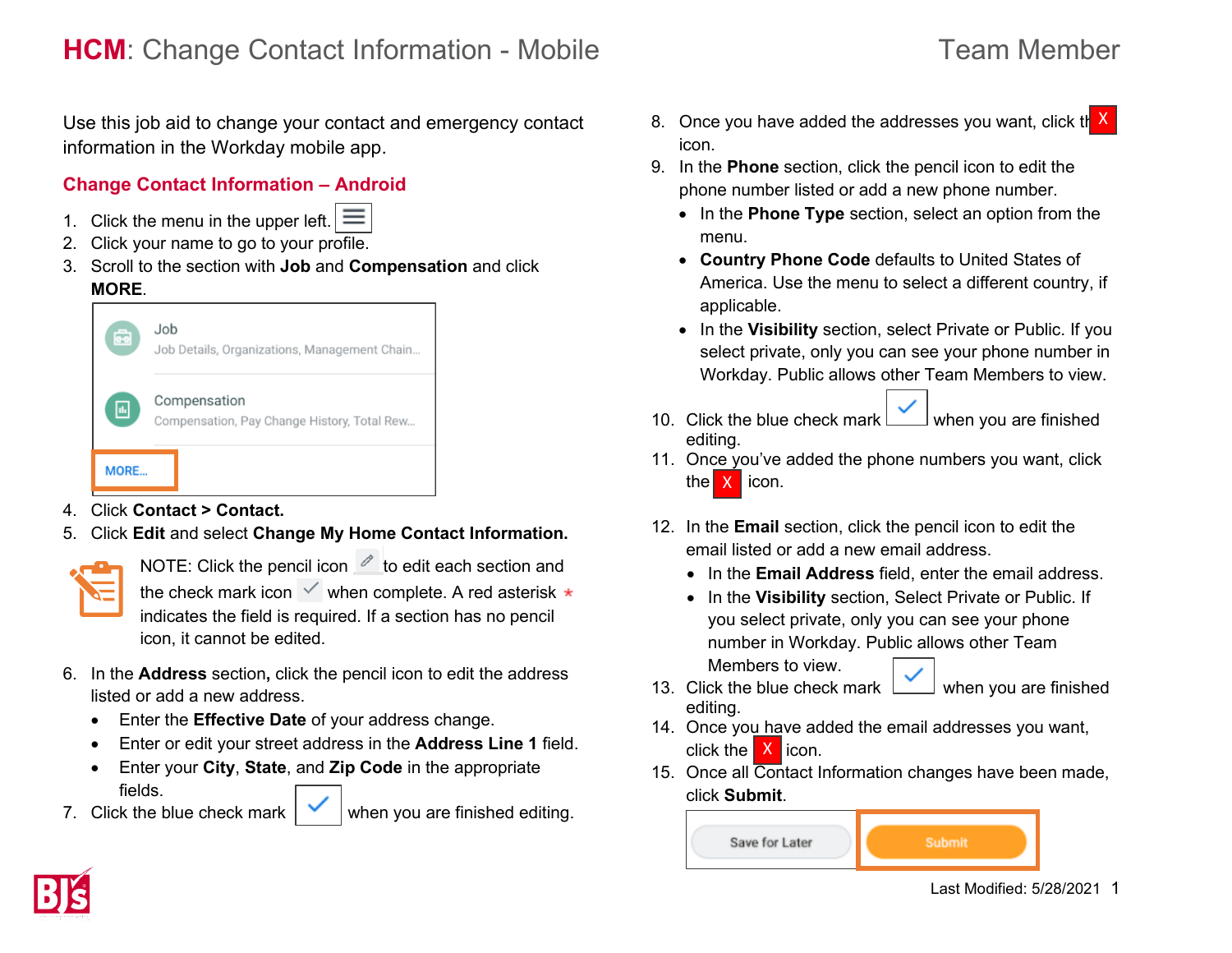### **Change Emergency Contact Information**

- 1. Click the menu in the upper left screen.
- 2. Click your name to go to your profile.
- 3. Scroll to the section with **Job** and **Compensation** and click **MORE**.



- 4. Click **Contact** > **Emergency Contacts.**
- 5. Click **Edit.** Click the pencil icon to edit each section.
	- In the **Legal Name** section, the **Country** field defaults to the United States of America. Use the menu to select a different country, if applicable.
	- Enter the **First and Last Name** of the emergency contact.
- 6. Click the blue check mark  $\vert \checkmark \vert$  when you are finished editing.
- 7. In the **Relationship** field, select a relationship from the menu.
- 8. Click the blue check mark  $\vert \vee \vert$  when you are finished editing.
- 9. Complete the optional fields if desired:
	- **Preferred Language**
	- **Primary Address**
	- **Phone**
	- **Additional Phone**
	- **Primary Email**
	- **Additional Email**
	- **Primary Instant Messenger**
- **Primary Web Address.**
- 10. Once all edits have been made, click **Submit**.

#### **Change Contact Information – iOS**

From the Workday mobile home screen:

- 1. Select the profile icon in the top right corner.
- 2. Click View **Profile**.



- 3. Scroll to the section with **Job** and **Compensation** and click **More**.
- 4. Select **Contact**.
- 5. Click **Edit** > select **Change My Home Contact Information**.



NOTE: Click the pencil icon  $\ell$  to edit each section and the check mark icon  $\vee$  when

complete. A red asterisk  $\star$  indicates the field is required. If a section has no pencil icon, it cannot be edited.